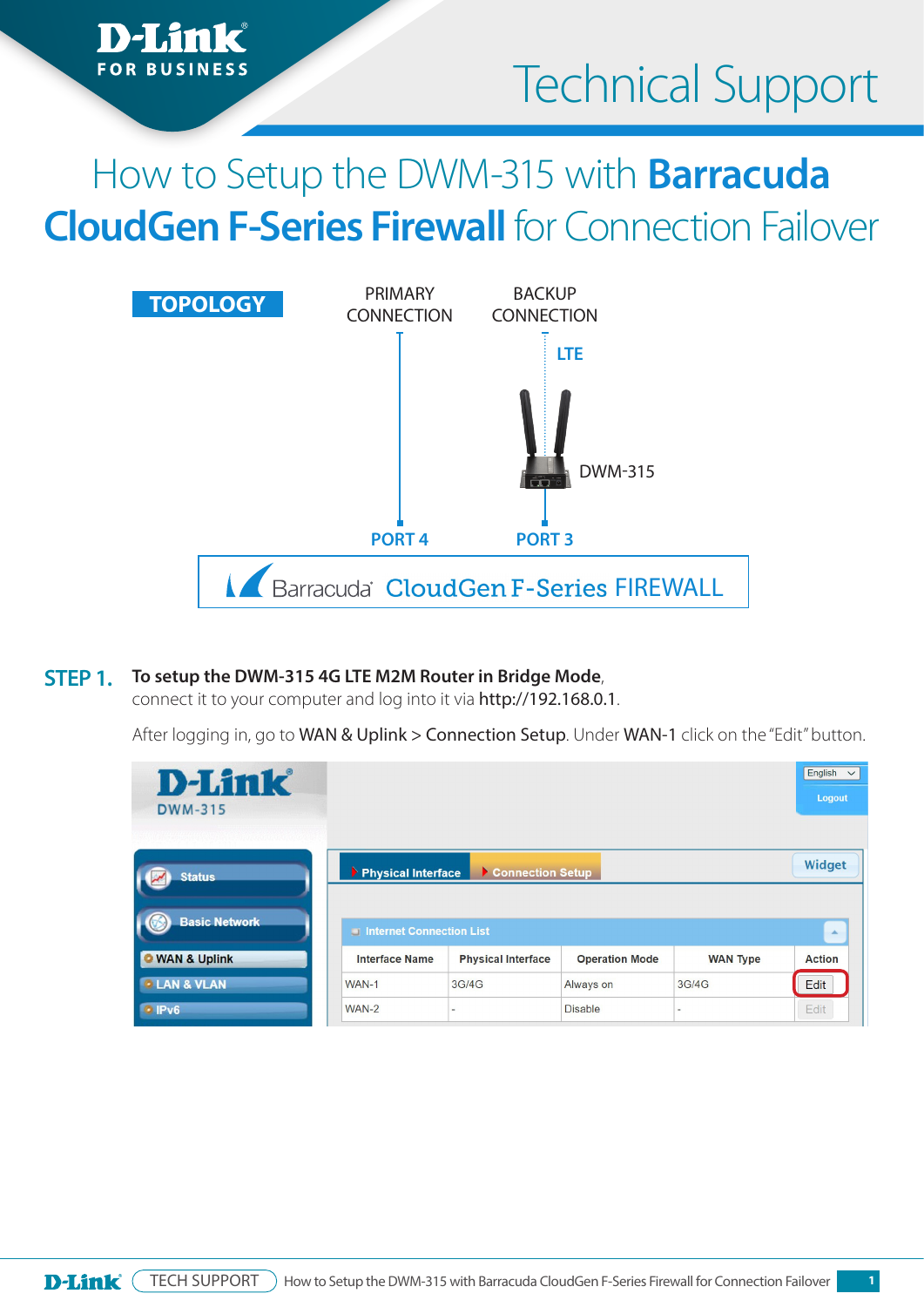Scroll down to the 3G/4G Connection Common Configuration.

Under IP Passthrough (Cellular Bridge) tick the "Enable" option.

| <b>3G/4G Connection Common Configuration</b> |                                |  |  |  |
|----------------------------------------------|--------------------------------|--|--|--|
| <b>Item</b>                                  | <b>Setting</b>                 |  |  |  |
| ▶ Connection Control                         | Auto-reconnect<br>$\checkmark$ |  |  |  |
| $\blacktriangleright$ Time Schedule          | $(0)$ Always $\vee$            |  |  |  |
| MTU Setup                                    | Enable                         |  |  |  |
| ▶ IP Passthrough (Cellular Bridge)           | $\vee$ Enable<br>Fixed MAC:    |  |  |  |
| $\triangleright$ NAT                         | Enable                         |  |  |  |
| $\blacktriangleright$ IGMP                   | Disable $\vee$                 |  |  |  |
| ▶ WAN IP Alias                               | Enable 10.0.0.1                |  |  |  |

Click on "Save" and confirm that switching to Bridge Mode will disable NAT and DHCP.

| 192.168.0.1 says                                                                 |        |
|----------------------------------------------------------------------------------|--------|
| Enable IP Passthrough will disable NAT and DHCP Server Options.<br>Do you agree? |        |
| OK                                                                               | Cancel |

The Setup is complete for DWM-315 in Bridge Mode.

See next page to setup Barracuda CloudGen F-Series Firewall for failover.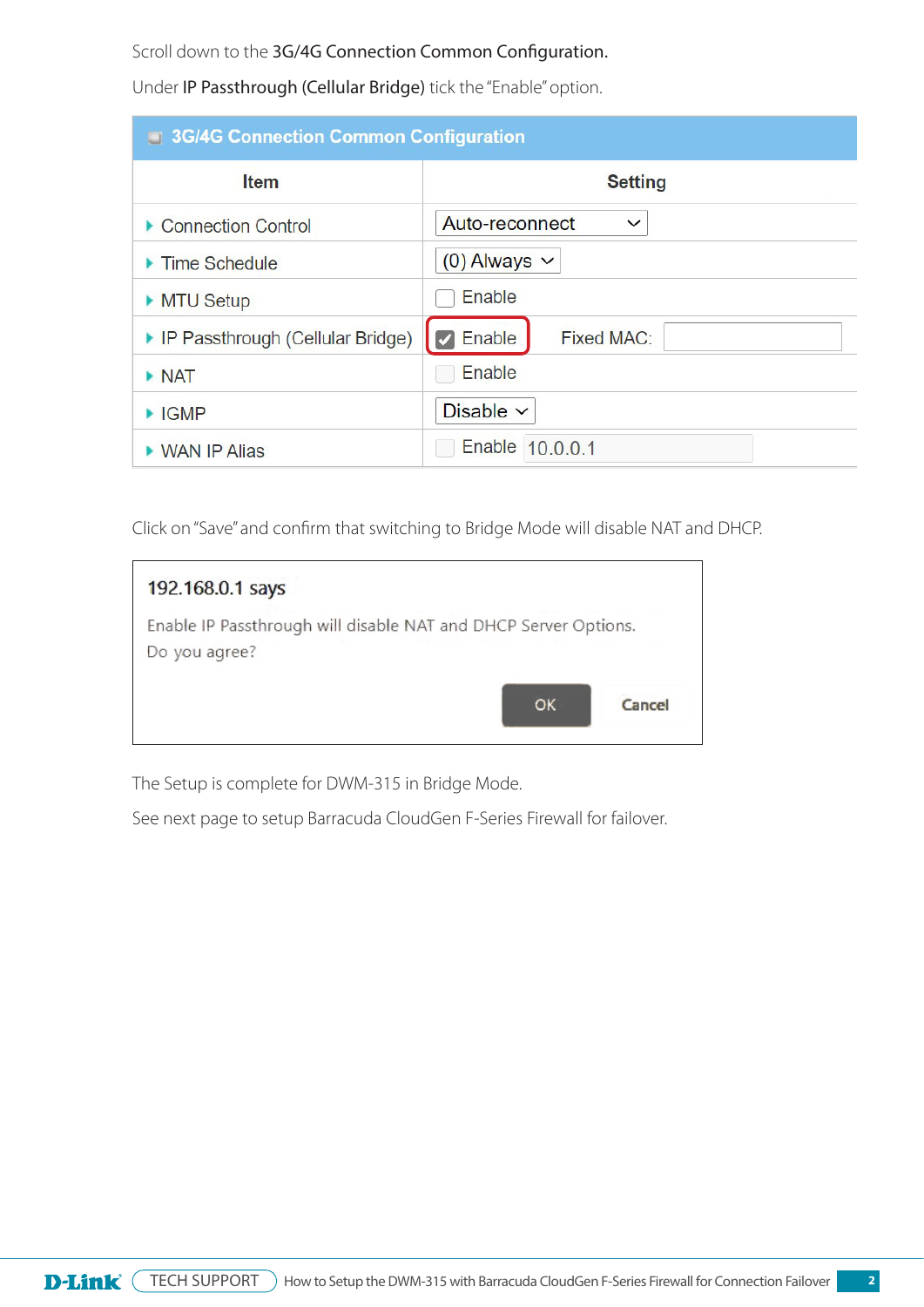#### **STEP 2.** Setting up Barracude CloudGen F-Series Firewall for failover from Primary Connection to **Backup Connection.**

**a.** Go to Configuration > Configuration Tree > Box > Network. Click on **xDSL/DHCP/ISDN** on the left and then click on "Lock".

| <b>DASHBOARD</b>                    | <b>CONFIGURATION</b>                | <b>CONTROL</b>           | <b>FIREWALL</b>                                                  | <b>LOGS</b>                         | <b>STATISTICS</b>                                                   | <b>EVENTS</b> | <b>SSH</b>        |                   |                          |
|-------------------------------------|-------------------------------------|--------------------------|------------------------------------------------------------------|-------------------------------------|---------------------------------------------------------------------|---------------|-------------------|-------------------|--------------------------|
| Configuration<br>est Tree           | $\mathbb{F}_n$ Network $\mathbb{R}$ |                          |                                                                  | $\sum_{\text{Info}}^{\text{State}}$ | $\begin{bmatrix} \frac{a}{b} \\ \frac{c}{c} \end{bmatrix}$ Activate |               | Undo              | <b>Disconnect</b> |                          |
| F                                   | Box Network - xDSL/DHCP/ISDN        |                          |                                                                  |                                     | <b>Discard</b><br>Im/Export                                         | Lock          |                   | Send Changes      |                          |
| ▲ Configuration<br>IP Configuration |                                     |                          | Note: An external DSL modem is required to configure xDSL links. |                                     |                                                                     |               |                   |                   | $\mathcal{O}_\mathbf{1}$ |
| Interfaces<br><b>Virtual LANs</b>   |                                     | <b>DHCP Client Setup</b> |                                                                  |                                     |                                                                     |               |                   |                   |                          |
| <b>Ethernet Bundles</b><br>Routing  |                                     | <b>DHCP</b> Enabled      |                                                                  | yes                                 |                                                                     |               |                   | $\checkmark$      | O.                       |
| xDSL/DHCP/ISDN                      |                                     | <b>DHCP Links</b>        |                                                                  |                                     |                                                                     |               | <b>★ #</b> ■<br>÷ | อ                 | o.                       |
| <b>Wireless WAN</b>                 |                                     |                          |                                                                  | Name                                | <b>Link Active</b>                                                  |               | Standby Mode      |                   |                          |
| <b>Integrity Check</b>              |                                     |                          |                                                                  | DHCP03                              | yes                                                                 |               | no                |                   |                          |
| <b>Configuration Mode</b><br>٠      |                                     |                          |                                                                  | provider                            | yes                                                                 |               | no                |                   |                          |
|                                     |                                     |                          |                                                                  | $\hat{~}$                           |                                                                     |               |                   | $\rightarrow$     |                          |

**b.** Under DHCP Client Setup, set "DHCP Enabled" to "Yes".

Under DHCP Links click on + to add a new entry. Give it a name ("DHCP03" in our example). Under Connection Details set "DHCP Interface" to "p3" (port 3).

Under DNS set "Use Provider DNS" to "Yes".

Under Routing set "Create Default Route" to "No".

Under Target Networks click on + and add a new entry "0.0.0.0/0".

Set Trust Level to "Untrusted".

Set Route Metric to 101 (if your primary Internet connection route metric is set to 100).

| <b>Connection Details</b>                      |                           |                                     |
|------------------------------------------------|---------------------------|-------------------------------------|
| <b>DHCP</b> Interface                          | p3                        | Other 日·<br>$\checkmark$            |
| <b>DNS</b>                                     |                           |                                     |
| Use Provider DNS                               | yes                       | $\vee$ $\Box$                       |
| Use Provider Domain Name                       | no                        | $\vee$ 0.                           |
| Use Dynamic DNS                                | no                        | $\vee$ 0.                           |
| Dynamic DNS Params                             | Edit<br>Clear<br>Disabled | 日                                   |
| Create Default Route<br><b>Target Networks</b> | no<br>۷<br>0.0.0.0/0      | $\vee$ 0.<br>O.<br>良<br>合<br>Ф<br>× |
|                                                | $\leq$                    | $\,$                                |
| <b>Trust Level</b>                             | Untrusted                 | $\vee$ 0.                           |
| Route Metric                                   | 101                       | O.                                  |